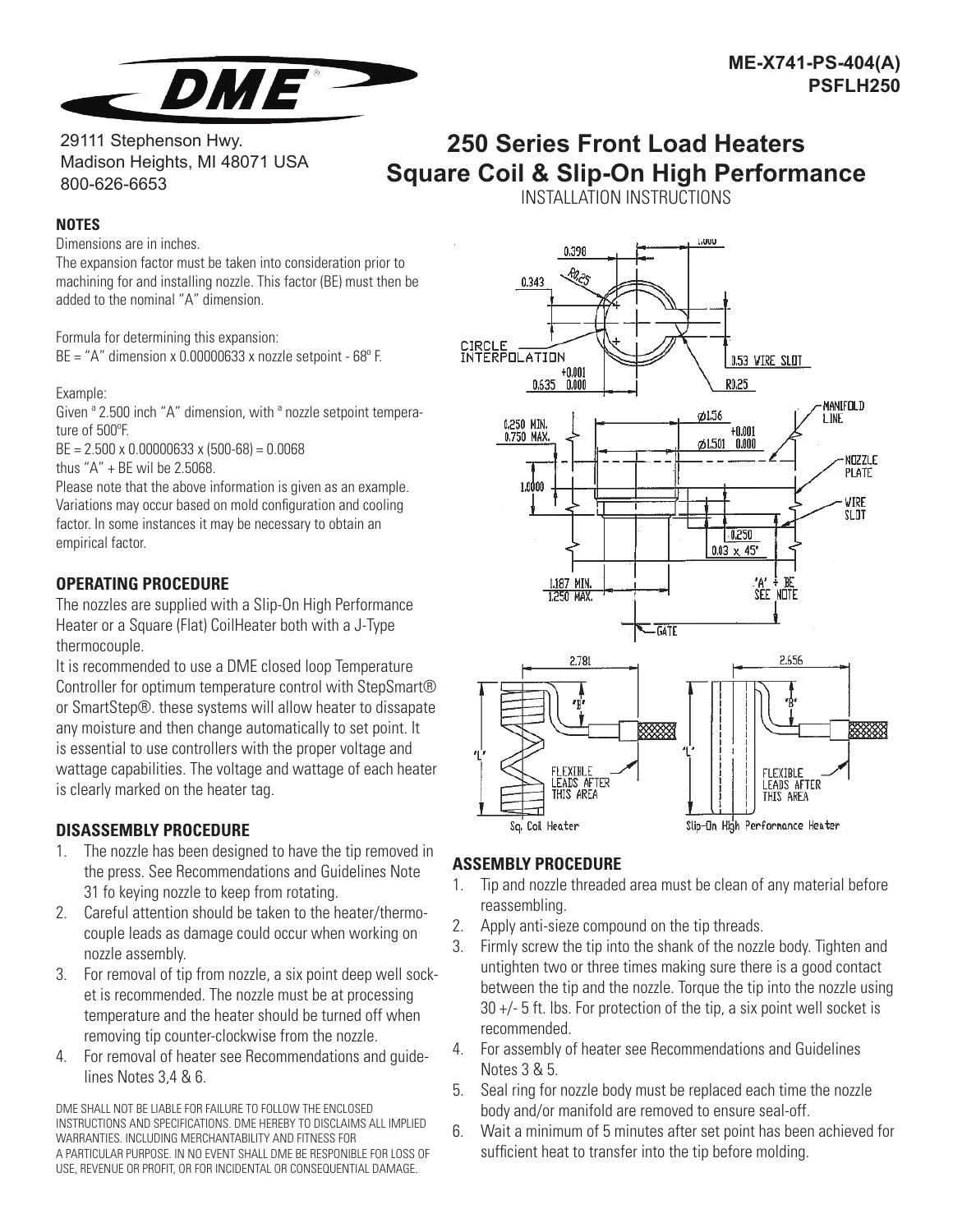![](_page_1_Picture_0.jpeg)

29111 Stephenson Hwy. Madison Heights, MI 48071 USA 800-626-6653

# **250 Series Front Load Heaters Square Coil & Slip-On High Performance**

INSTALLATION INSTRUCTIONS

| "A"   | Sub Assy # | Nozzle Body # | Heater #       | Wattage | "B"   | "L"  |
|-------|------------|---------------|----------------|---------|-------|------|
| 2.000 | CIA1001-S  | CIB1359       | CIH1081-S      | 440     | 0.875 | 2.06 |
|       | EHA1001    |               | <b>SCH1081</b> | 300     |       |      |
|       | EHA2001    |               | <b>SCH2081</b> |         | 1.375 |      |
| 2.500 | CIA1002-S  | CIB1360       | CIH1082-S      | 350     | 0.875 | 2.56 |
|       | EHA1002    |               | <b>SCH1082</b> |         |       |      |
|       | EHA2002    |               | <b>SCH2082</b> |         | 1.375 |      |
| 3.000 | CIA1003-S  | CIB1361       | CIH1083-S      | 400     | 0.875 | 3.06 |
|       | EHA1003    |               | <b>SCH1083</b> |         |       |      |
|       | EHA2003    |               | <b>SCH2083</b> |         | 1.375 |      |
| 3.500 | CIA1004-S  | CIB1362       | CIH1084-S      | 565     | 0.875 | 3.56 |
|       | EHA1004    |               | <b>SCH1084</b> | 425     |       |      |
|       | EHA2004    |               | <b>SCH2084</b> |         | 1.375 |      |
| 4.000 | CIA1005-S  | CIB1363       | CIH1085-S      | 500     | 0.875 | 4.06 |
|       | EHA1005    |               | <b>SCH1085</b> |         |       |      |
|       | EHA2005    |               | <b>SCH2085</b> |         | 1.375 |      |
| 5.000 | CIA1006-S  | CIB1364       | CIH1086-S      | 500     | 0.875 | 5.06 |
|       | EHA1006    |               | <b>SCH1096</b> |         |       |      |
|       | EHA2006    |               | <b>SCH2086</b> |         | 1.375 |      |
| 6.000 | CIA1007-S  | CIB1365       | CIH1087-S      | 550     | 0.875 | 6.06 |
|       | EHA1007    |               | <b>SCH1087</b> |         |       |      |
|       | EHA2007    |               | <b>SCH2087</b> |         | 1.375 |      |

## **IMPORTANT SAFETY INFORMATION —DANGER—**

A hot runner system includes electrical elements and may contain molton plastic at elevated temperatures and pressure.

- 1. To avoid injury, exercise caution by reading these instructions before servicing or operating the system.
- 2. The instructions MUST be passed on to the end-user where they must be read before using this product. Failure to do so can result in serious injury or death.

# **STORED ENERGY & HIGH TEMPERATURE HAZARDS**

Failure to comply can result in serious injury or death.

This product maintains molton plastic at high-pressure. Use caution when operating and servicing the system.

Physical contact with molton plastic may result in severe burns. Proper protective equipment, including eye protectin, must be worn.

This product has heated surfaces. Use caution when operating and servicing the system to avoid severe burns. Proper protective equipment should be worn.

## **ELECTRICAL HAZARDS—WARNING—**

Failure to comply will result in serious injury or death. Improper voltage or grounding can result in electrical shock. Use only with proper voltage and proper earth grounding. To avoid electrical shock, do not operate product when wet. Do not operate this equipment with covers or panels removed.

To avoid electrical shock, turn off the main power disconnect and lockout/tag-out before servicing this device. Do not connect temperature sensors to electrical power. It will damage the product and could cause fire, severe injuries or death.

If green ground wire present, wire must be connected to the ground. Do not rebend rigid leads. Rebending leads might result in damage to the circuit. Product might absorb moisture when cool. Use low voltage or power to drive out residual moisture before applying full power. Failure to do so may cause damage to this product.